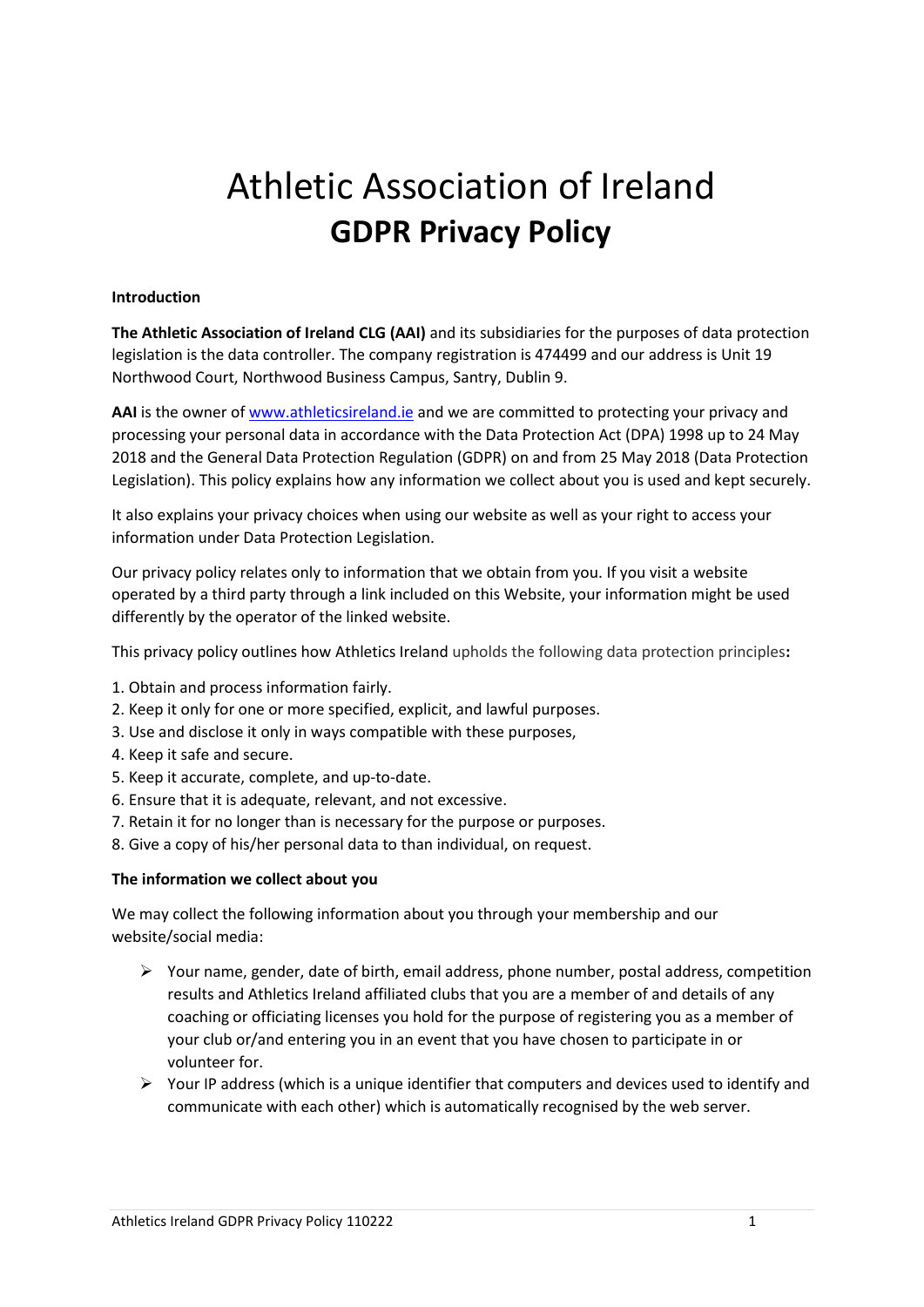# **The information provided to us**

We may be provided with information about you from clubs with which you are registered. That information may include name, date of birth, gender, email address, address, telephone number, name of the Athletics Ireland affiliated clubs with which you are registered and any coaching qualifications or officiating licenses that you hold (Athletics Data).

## **How we use your information**

We may use your personal information for a number of purposes, including:

- $\triangleright$  To process and manage your membership.
- $\triangleright$  To deal with your requests and enquiries.
- $\triangleright$  To contact you for reasons related to your enquiry.
- $\triangleright$  To notify you about athletic events.
- $\triangleright$  To process and fulfil your voluntary role for AAI.
- $\triangleright$  To use your IP address to monitor traffic and gather browsing behaviours of visitors to our websites. We will not use your IP address to identify you in any way.
- $\triangleright$  To create meaningful, actionable analysis that will help us to understand how policy issues and AAI are being talked about and to react accordingly.

# **Our legal basis for processing your information**

We will process your Athletics Data on the basis of the following legitimate interests:

- $\triangleright$  To provide selected external providers with a facility to check and validate data to support administrative processes. For example:
	- $\circ$  Transfer of name and date of birth to check membership validation at point of entry to athletics and running events
- $\triangleright$  The transfer of registered members from one club to another. You will maintain the same record but the club name associated with the record will change.
- $\triangleright$  There is an Athletics Ireland administration portal where a selected number of staff can access data to help to respond to queries, update data and perform necessary administration activity.
- $\triangleright$  Providing relevant and necessary information via email, text, and post to you about the following:
	- o Changes to rules and regulation
	- o Updates to advice and guidance relating to specific roles held within AAI
	- o Transactional information relating to club affiliation and transfers athlete registration, representative teams, competition and events, coach and officiating licenses, road race licensing, courses, CPD events and qualifications.

If you become a registered athlete with AAI, we will share your athletics data with third party data managers who support AAI in managing the sport. We will share only what is needed for those purposes and, where possible, will anonymise the data before sharing. If we would like to share your information for any other purpose, we will ask for your consent.

When we collect information from you, we will tell you if we would like to send you information about our products and services. We will give you the opportunity to opt in to any such communications and will tell you how you can opt-out at any time.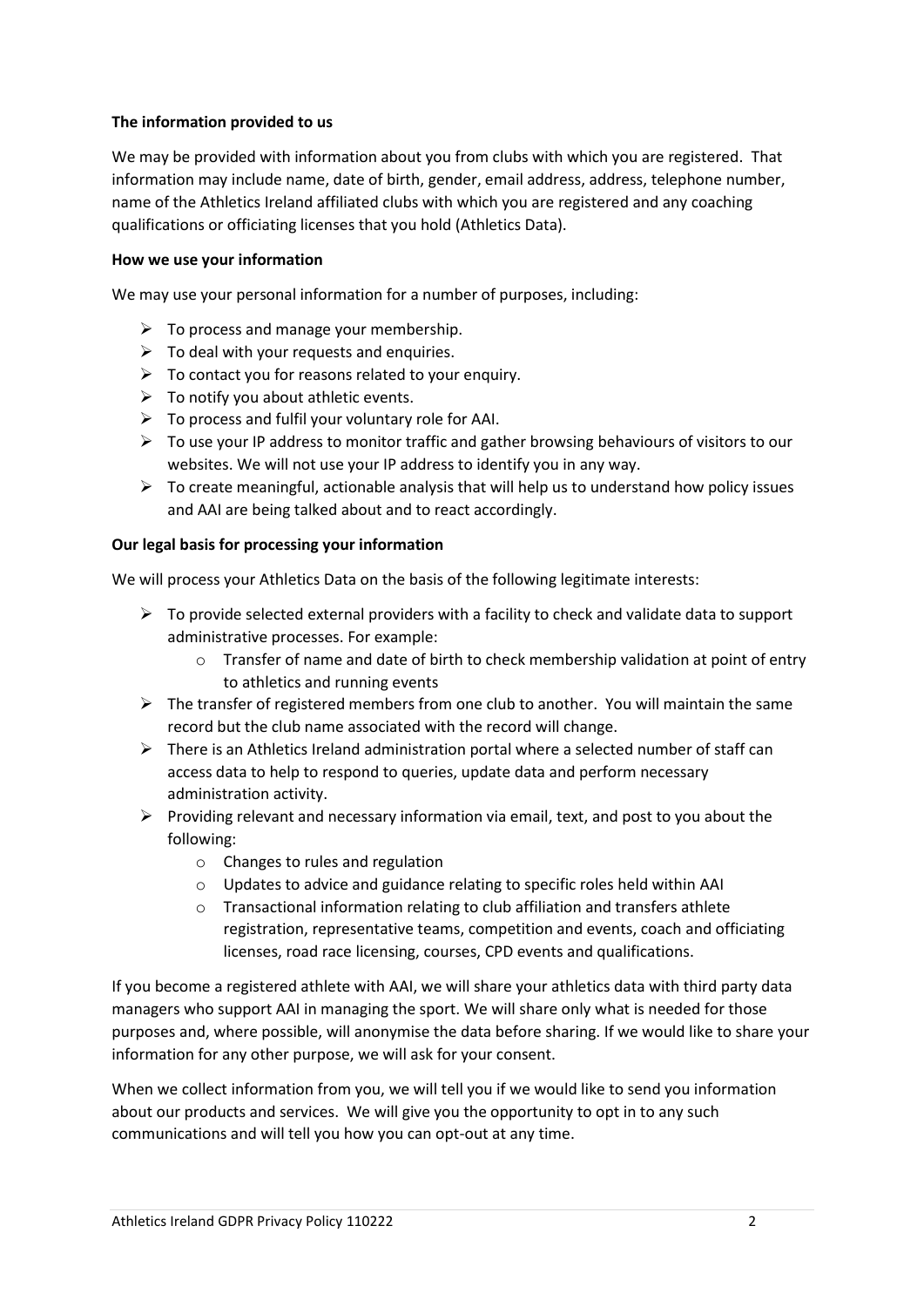If we wish to share your data with third parties for marketing purposes, we will tell you about this and only do so if we get your consent. You can opt out at any time by notifying us. Details below.

AAI may also share your personal information with An Gardai Siochana and other Statutory Agencies for the purposes of crime prevention, crime detection or the safety of our members. This is done on a strictly case by case basis and through a tightly controlled process to ensure we comply with Data Protection Legislation.

# **Images**

You acknowledge that our events may be televised, filmed and/or otherwise recorded and photographs and/or footage may be taken, all of which may capture your participation in any such event. By entering an event you grant us and those authorised by us the free and unfettered right to use such photographs, filming and recording for any purposes it deems reasonable including, but not limited to, publication, display, sale, and distribution by means of film, television, radio, print media, internet, publicity material or any other new media now or in the future.

Without prejudice to the above, you accept and acknowledge that our official photographer may take photographs of you during your participation in an event. In this connection, by ticking the optin box during registration, you accept, acknowledge, and agree that:

- $\triangleright$  we and our official photographer may identify you in an image with reference to your bib number.
- $\triangleright$  we and our official photographer may advertise photographs of you competing at the event on our website.

# **Cookies**

Information may be sent to your computer in the form of an Internet "cookie" to allow the AAI servers to monitor your requirements. The cookie is stored on your computer. The AAI server may request that your computer return a cookie to it. These return cookies do not contain any information supplied by you or any personally identifiable information about you. Such measures are necessary to allow the AAI to measure the usability of the systems, which will help to continually improve user experience of our websites. Your browser software should however enable you to block cookies if you wish to. For more information about cookies, please visit [www.allaboutcookies.org](http://www.allaboutcookies.org/)

# **Protecting your information**

The data that we collect from you may be transferred to a destination external to Athletics Ireland own secure network. We will not transfer your data outside of the European Economic Area.

By submitting your personal data, you agree to this transfer, storing or processing. We will take all reasonable steps to ensure that your data is treated securely and in accordance with this privacy policy. The Internet is not generally a secure medium for communication and therefore we cannot guarantee the security of any information you send to us over the Internet. We use up-to-date industry procedures to protect your personal information. Your data will be securely stored on a company owned server based in Dublin and on a secure data centre and all data is protected with SSL encryption, multi-level password protection and advanced firewall security. Physical security is handled by our data centre provider. All data in the system is transmitted using SSL encryptions. The site is manned by security guards 24x7 and full CCTV and all available physical security and availability safeguards are in place.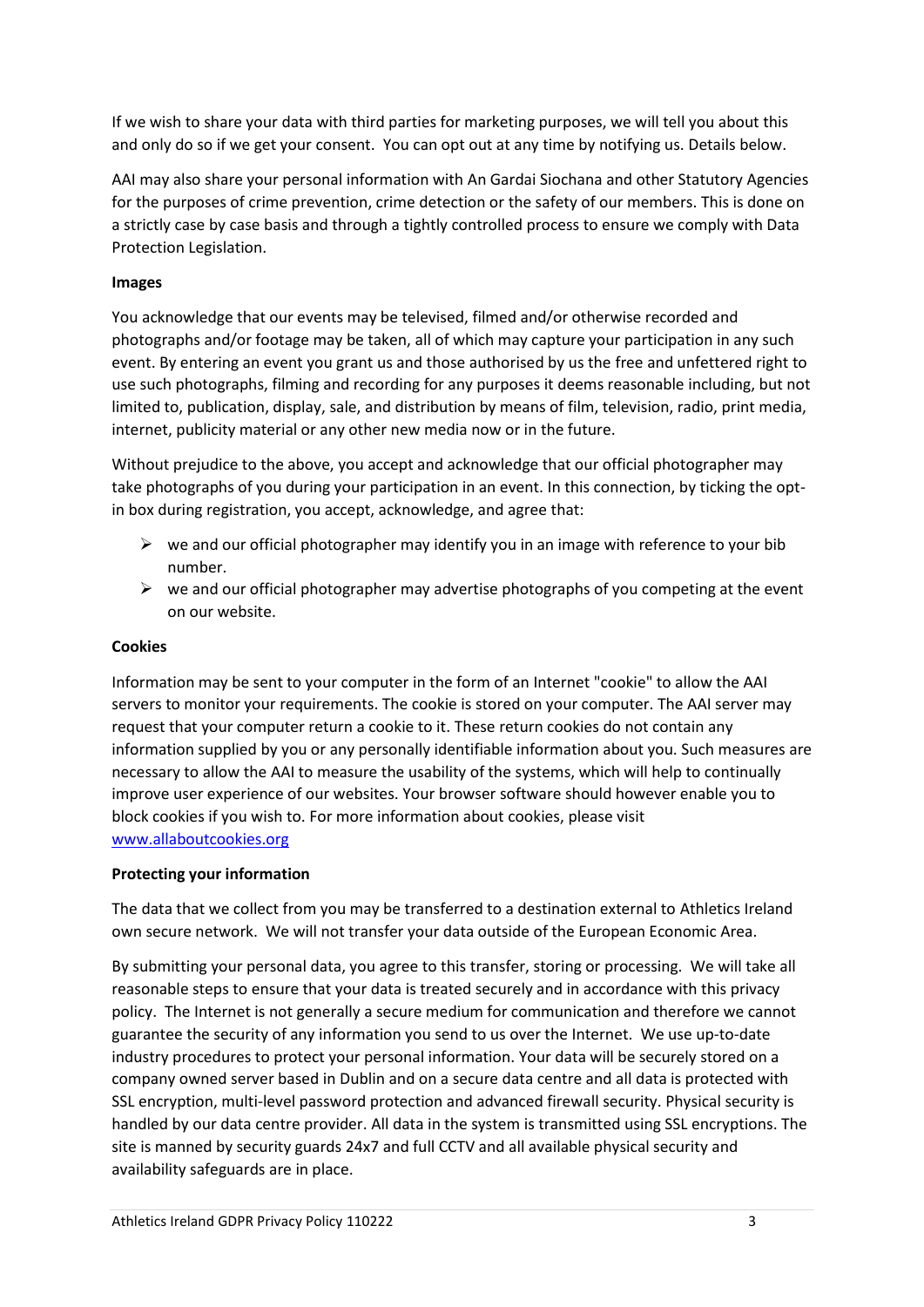For further details on data security, please contact us at [dataprotection@athleticsireland.ie.](mailto:dataprotection@athleticsireland.ie)

## **Consent**

You can withdraw consent at any time by contacting us directly by phone, email or in person.

Phone: 018869933 Email[: dataprotection@athleticsireland.ie](mailto:dataprotection@athleticsireland.ie)

## **Finding out what information AAI holds about you**

Under the Data Protection Legislation, you can ask to see any personal information that we hold about you. Such requests are called subject access requests. If you would like to make a subject access request, please contact AAI's Data Protection Officer.

Email: [dataprotection@athleticsireland.ie](mailto:dataprotection@athleticsireland.ie)

Address: Data Protection Officer, Athletics Association of Ireland, 19 Northwood Court, Northwood Business Campus, Santry, Dublin 9.

You will also need to provide two forms of identification, for example, driving licence, utility bill or passport and, if appropriate, any particulars about the source or location of the information you are requesting. AAI has 30 days to respond to your subject access request.

#### **Data retention**

Any data that we collect from you will be deleted in accordance with timescales set out below:

| <b>Type of Data</b>                                                                                                                                                                                                            | <b>When Deleted</b>                                                                                                                                                                                                                                                 |
|--------------------------------------------------------------------------------------------------------------------------------------------------------------------------------------------------------------------------------|---------------------------------------------------------------------------------------------------------------------------------------------------------------------------------------------------------------------------------------------------------------------|
| Name, date of birth, gender, email<br>address, address, telephone<br>number, names of the Athletics<br>Ireland affiliated clubs that you are<br>a member of and details of any<br>coaching or officiating licenses you<br>hold | Three years after an individual has not played an active part in<br>athletics                                                                                                                                                                                       |
| Data on any injuries, medical<br>conditions etc as provided by you<br>to AC                                                                                                                                                    | On the receipt of a new annual membership form or Six years as per<br>insurance requirements                                                                                                                                                                        |
| Membership forms                                                                                                                                                                                                               | Three years after an individual has not played an active part in<br>athletics                                                                                                                                                                                       |
| Vetting data and application forms                                                                                                                                                                                             | Four years after the receipt of a vetting application on its expiry the<br>hard copy is destroyed but the electronic record of the vetting is<br>retained by AAI for seven years as per Garda advice. Note the record<br>is retained indefinitely in Garda records. |
| <b>Competition results</b>                                                                                                                                                                                                     | Indefinite as a record of club sporting results (personal details other<br>than name and event are deleted after three years)                                                                                                                                       |
| Competition Officials - Name, date<br>of birth, gender, email address,<br>address, telephone number                                                                                                                            | One year                                                                                                                                                                                                                                                            |
| Summer Camp or other training<br>camp applications                                                                                                                                                                             | One year on the receipt of a new application or not                                                                                                                                                                                                                 |
| Text or messaging systems                                                                                                                                                                                                      | One year (rolling twelve months)                                                                                                                                                                                                                                    |
| Team sheets and training<br>attendance lists                                                                                                                                                                                   | Four years after the receipt of a vetting application on its expiry                                                                                                                                                                                                 |